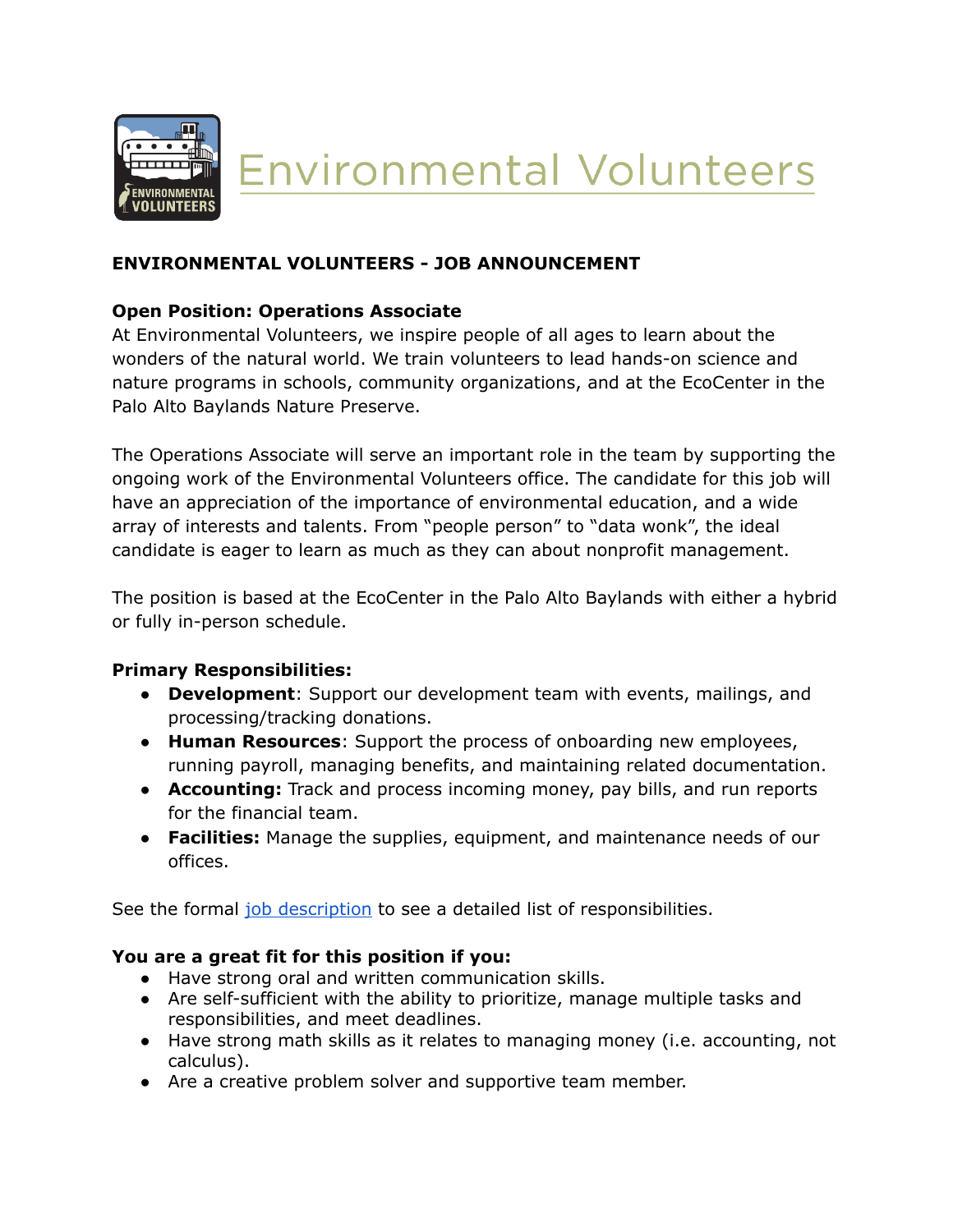#### **To qualify for this position, we require:**

- Adequate transportation to work sites. Note that while we support the use of non-car-based transportation, the EcoCenter and many off-site locations are not conveniently located to public transportation.
- Computer literacy, and willingness to learn new computer programs. We use Apple computers, Google's GSuite (supplemented by MS Office), Salesforce, Monday. This position also works with Gusto, and a variety of vendors' online portals.
- Demonstrated experience working with data management. This position plays a key role in maintaining information in our development database.
- Demonstrated experience with project management or coordinating logistics. This position manages many tasks that require the coordination of multiple pieces at once.

## **The following items are highly desirable but can taught on the job if necessary:**

- Experience with human resources, operations, insurance, or other types of administrative duties, as this is the focus of this position.
- Experience working in a non-profit and or in environmental, educational, or youth-serving organizations as this gives valuable context for our work.
- Experience with Salesforce, our database management system.

### **About the Environmental Volunteers**

Since 1972, the Environmental Volunteers (EV) has been sharing the wonders of environmental science with youth, sparking their interest in lifelong learning through discovery of the natural world. Our dedicated team includes 9 staff, 4 consulting members, and 14 current board members. Our mission is to promote understanding of, and responsibility for, the environment through hands-on science education. We fulfill our mission in three primary ways: a school-based program that reaches over 10,000 students annually; a college-volunteer led program called Sprout Up; a nature center in the Palo Alto Baylands; and community outreach programs. EV is a volunteer-based organization. Our 100+ volunteers conduct almost all of our programming. The EcoCenter, our headquarters located in the Palo Alto Baylands Nature Preserve, is a new community resource for environmental education and a place that inspires a love of nature and stewardship. We are now growing across the country with EV Sprout Up chapters at Santa Clara University, UC Santa Cruz, UC Santa Barbara, UC Davis, Cal Poly, UCLA, Columbia University /Barnard College, and New York University.

#### **Our organizational values include:**

The Passion of our Volunteers – We believe that nature is awesome, everywhere and for all. We develop and empower future stewards of nature. Passion for the experience of volunteering continues to spread, inspiring remarkable contributions from our volunteer leaders, staff, partners, and the rest of the EV community.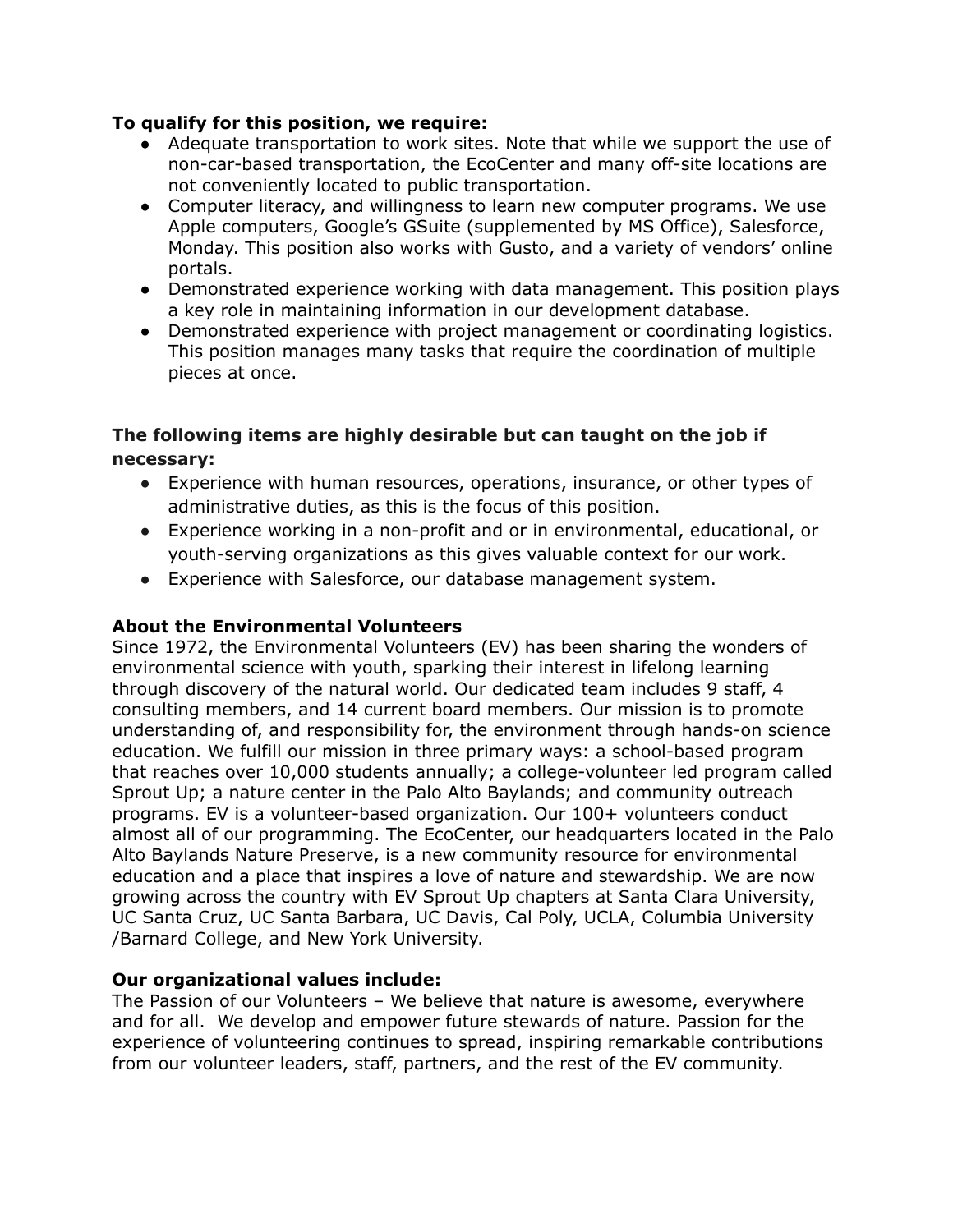Collaboration – Internally, we are a highly collaborative and mutually-supportive team. Externally, we are committed to mutual trust and respect with our partners. We resolve differences when they may emerge with respect and civility.

Integrity – Our success and reputation depend on our integrity as an organization. Therefore we use consistent, reliable decision-making to guide our efforts. We apply common sense and good judgment to our work, and recognize our essential responsibility to use contributions and resources.

Learning – We believe that learning and curiosity are at the core of everything we do.

Stewardship and Philanthropy – We could not achieve our mission without the generosity, commitment and philanthropic support of our volunteers and donors who share these values.

Diversity, Equity, and Inclusion – EV acknowledges systemic racism and other social injustices and their impact on the EV community. We have begun the journey of understanding racism and injustice and their impacts on people of color and others. We are committed to making change within our organization and to supporting change within the EV community towards a more just and equitable future.

EV has recently updated our strategic plan.

#### **Typical Working Conditions and Travel**

The position is based at the EcoCenter in the Palo Alto Baylands with either a hybrid or fully in-person schedule.

The position requires regular local travel to run errands (e.g. the bank), to visit our South Bay Office in Santa Clara or to go to program and event sites throughout the peninsula.

The position requires some evening or weekend work (usually associated with an event).

#### **Salary and Benefits**

The salary range for this position begins at \$55,000. Benefits include paid holidays, vacation, sick time, and health, dental, vision, life and long-term disability. 403(b) plan. Eligible for employer contribution after one year of employment.

#### **Equality Statement**

Equal Opportunity Employer. EV provides equal employment opportunities (EEO) to all employees and applicants for employment without regard to race, color, religion, gender, sexual orientation, gender identity or expression, national origin, age, disability, genetic information, marital status, amnesty, or status as a covered veteran, in accordance with applicable federal, state and local laws.